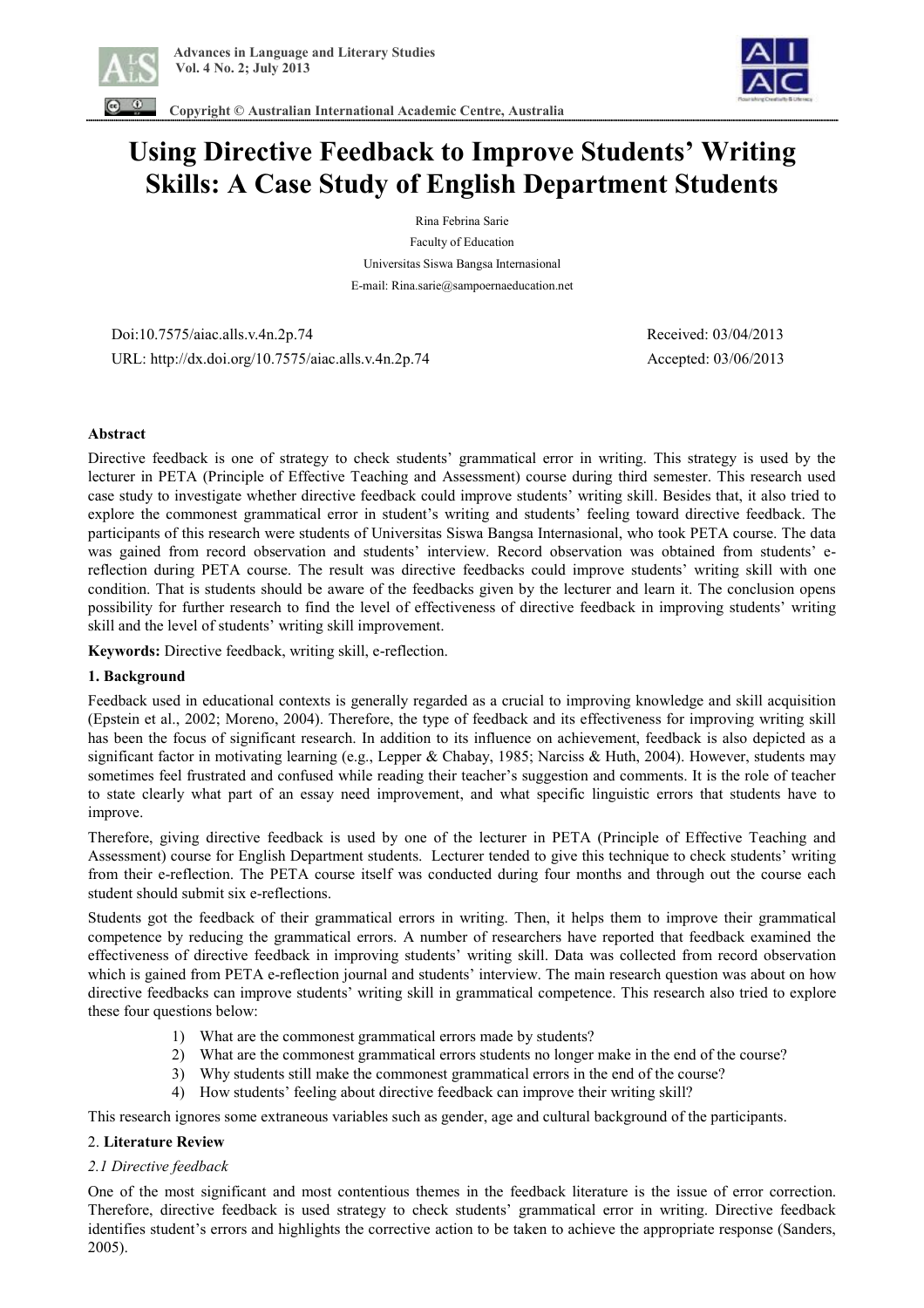#### *2.2 Directive feedback improves students' writing skill*

In order to help students achieve writing ability successfully, feedback is one of the most important tasks to encourage the development of students' writing (Hyland, 2003).

According to Ellis (2009), teachers choose directive feedback as strategies to improve students' writing. Directive feedback tells the student what needs to be fixed or revised. Such feedback tends to be more specific than facilitative feedback, which provides comments and suggestions to help guide students in their own revision and conceptualization. This type of feedback can provide information that may be useful for correcting inappropriate task strategies, procedural errors, or misconceptions (Narciss & Huth, 2004). The corrective function effects appear to be especially powerful for feedback that is more specific (Baron, 1988; Goldstein, Emanuel, & Howell, 1968), which is described next. Directive feedback may help students to change the particular errors to the correct one since teachers provide them with correct forms. Besides that, this feedback can be a powerful motivator when delivered in good response so that students are encouraged not to repeat their errors again.

#### *2.3 Directive feedback encourage students*

Motivation has been shown to be an important mediating factor in learners' performance (Covington & Omelich, 1984), and feedback can be a powerful motivator when delivered in response to goal-driven efforts. Some researchers suggest that the learner's goal orientation should be considered when designing instruction, particularly when feedback can encourage or discourage a learner's effort (Dempsey et al., 1993). In fact, some research has shown that directive feedback may actually be more helpful than facilitative—particularly for learners who are just learning a topic or content area (e.g., Knoblauch & Brannon, 1981; Moreno, 2004).

#### *2.4 Students' perspective toward directive feedback*

Studies have been shown that even when students do understand the feedback, they may not know how to use it in a revision (Conrad & Goldstein, 1999; Goldstein & Khols, 2002). However, despite this, studies have revealed that students regard teacher feedback very highly (Enginarlar, 1993; Hyland. F, 1998; Leki, 1991).

Studies have also shown that while students *do* want feedback on content and ideas, they particularly favor feedback on grammar. Indeed, research on student preferences has consistently found that they expect teachers to comment on their errors and are frustrated if teachers do not (Cohen & Cavalcanti, 1990; Hedgcock & Lefkowitz, 1994; Hyland. F, 1998; Ferris & Roberts, 2001). This may explain why teachers provide so much feedback on grammar, even when there is a de-emphasis of error correction within the educational institution (Leki, 1991; Montgomery & Baker 2007).

It is clear that most students want their grammatical errors to be corrected. Unfortunately, research on students preferred methods of receiving corrective feedback has not come to any firm conclusions. Some studies have shown that students prefer direct error correction (E.g. Lee, 2005, 2008), while others suggest a preference for more indirect methods. Studies by Saito (1994) and F. Hyland (2001), for example, found that students were positive about receiving clues rather than corrections as they recognized that it encouraged them to be more active in their use of feedback.

#### **3. Significance of the Study**

As mentioned above, there is a need to address the issue of using directive feedback to improve students' writing skill and also to investigate students' feeling toward this feedback. The present study has benefits for both students and teachers. For the students, it has the potential of developing students' ability in writing with good grammar. Teachers also get better insights about directive feedback which is as consideration to use this technique in giving feedback of students' writing. Therefore, the researcher believed that this study can report the result of directive feedback for improving students' writing skill in grammatically. Moreover, the recommendations could contribute to enhancing the effectiveness of directive feedback in improving students' writing skill and the level of students' writing skill improvement.

#### **4. Methodology**

This research was conducted in the form of a case study since the researcher selected for closer examination a typical example from a small number of other examples. Case study research "seeks to understand specific issues and problems of practice" (Merriam, 1988, p. 23) through a detailed examination of a specific group of people, a particular organization, or a selected activity. This research was conducted in three weeks. In addition this research is a historical research which means this research examine about past event that has already happened.

#### *4.1 Participant*

Three participants participated in this case study were from English students' cohort 2010 from section D who took PETA (Principle of Effective Teaching and Assessment) Course. The participants were selected based on Purposive selection. Reasons behind the selection were because only section D cohort 2010 whose lecturer gave directive feedback and time constraint.

#### *4.2 Data Collection*

The data collection was gained from record observation and students' interview.

Record observation was obtained from students' e-reflection during PETA course. There are six e-reflections for each of students. Furthermore, the researcher interviewed each of participants by using an unstructured interview (Cohen & Manion, 1986, pp. 291-314). The researcher use recording to record during interview. After that, the result of the record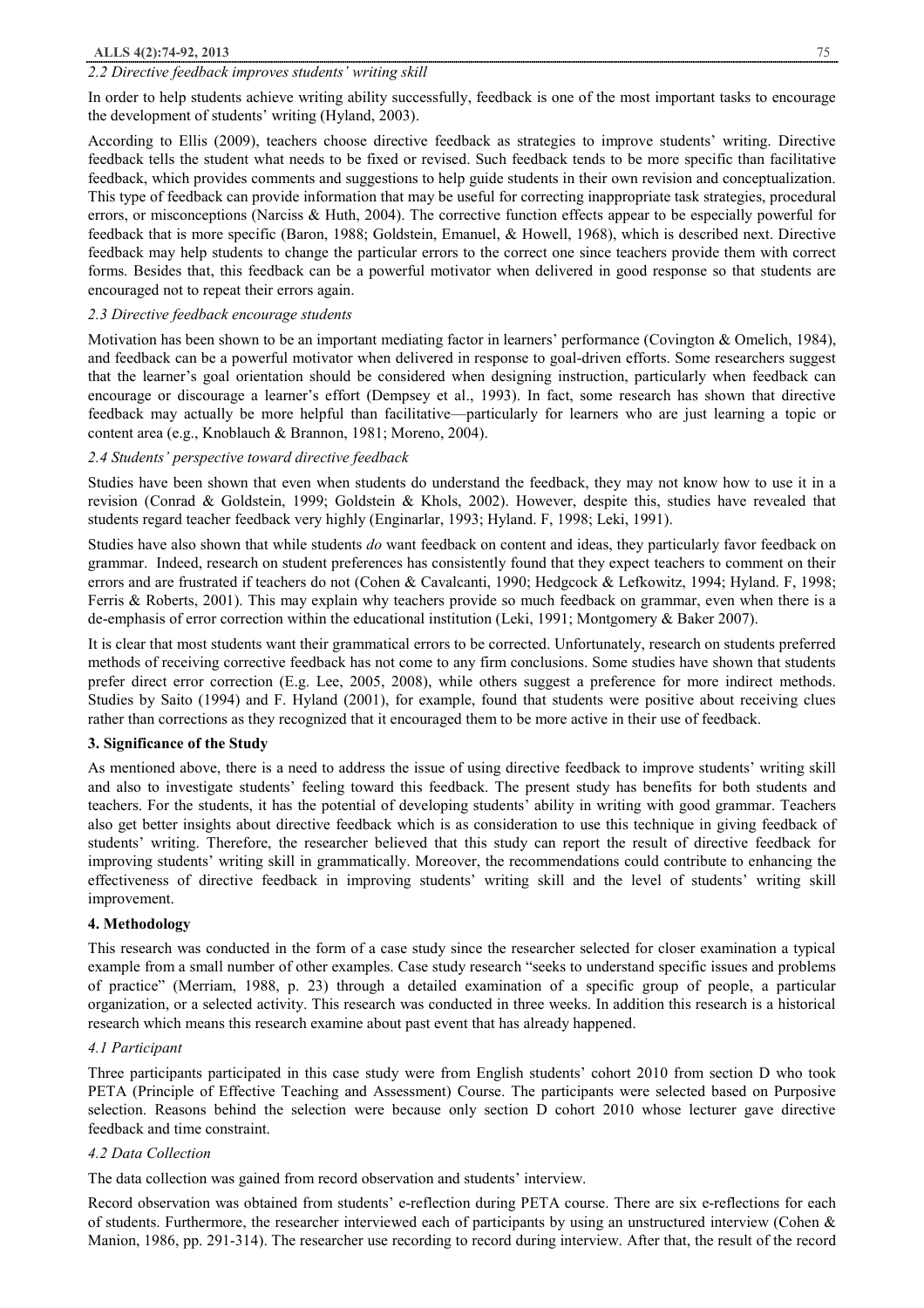is transcript into written notes. The interview provided information on students' opinion toward their teacher's strategy in using directive feedback and their feeling regarding that type of feedback. A qualitative interview outline was prepared beforehand to support the interview and reduce interview subjectivity.

#### **5. Findings**

After collecting the data, the researcher classified the data into six charts to find out the commonest grammatical errors made by the students. The researcher only listed the five commonest grammatical mistakes from each e-reflection. Below are the charts from the first until the sixth e-reflection:

#### *First e-reflection*



Based on the chart above, the result shows that the commonest grammatical errors made by all participants are tenses, sentence structure, word choice, plural form and article.

#### *Second e-reflection*

#### *E-reflection 2*

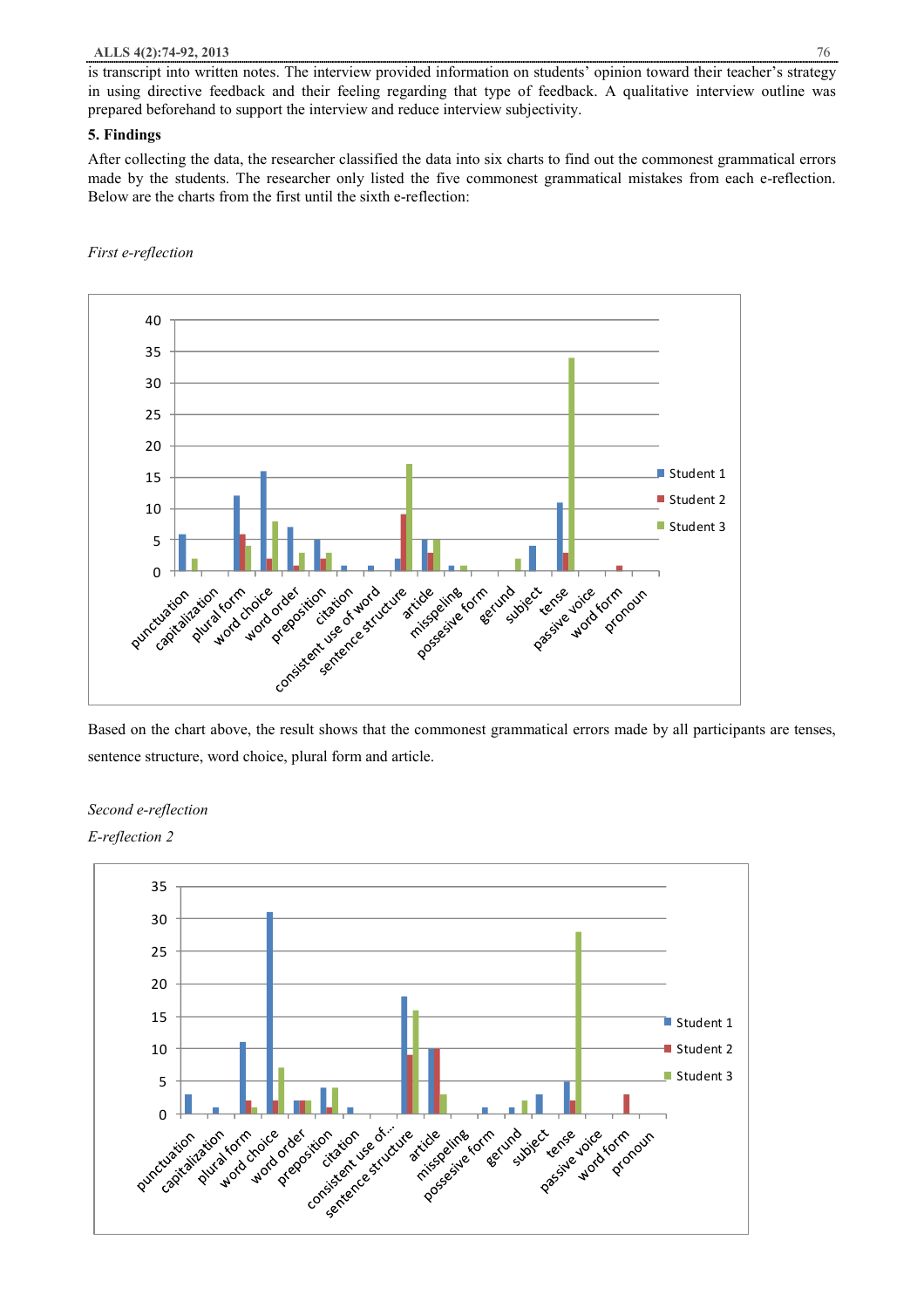The chart above demonstrates that the commonest grammatical errors found in participants' e-reflection are word choice, tenses, sentence structure, article and plural form.

#### *Third e-reflection*



The chart above indicates that the commonest grammatical errors made by participants are word choice, sentence structure, tense, article, and preposition.



*Fourth e-reflection* 

According to the chart, the commonest grammatical errors found in the participants' e-reflection are tense, sentence structure, article, preposition, and word choice.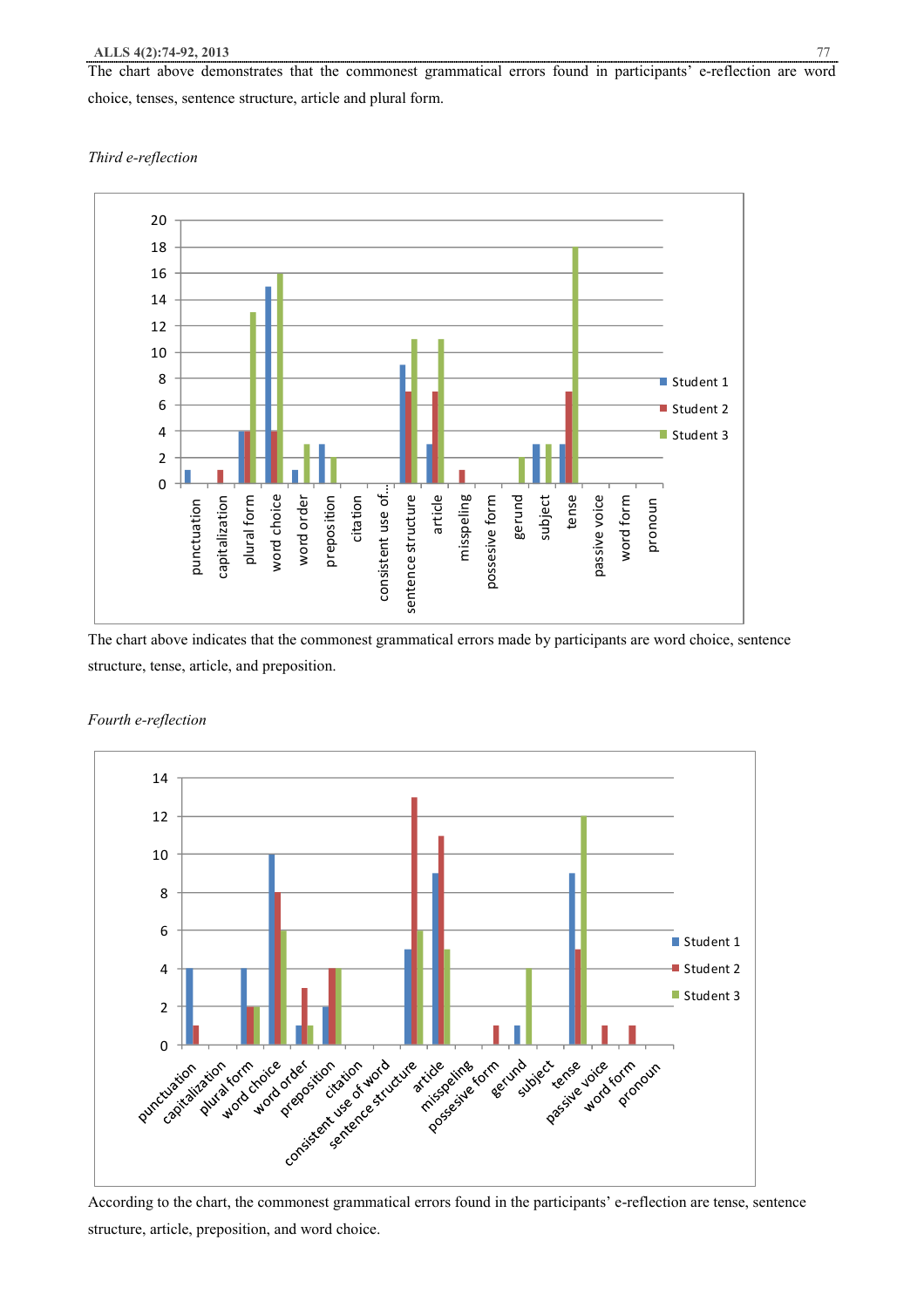

The chart above illustrates that the commonest grammatical errors made by the students are article, sentence structure, tenses, word choice, and plural form.



*Sixth E-reflection* 

The chart indicates that the commonest grammatical errors found in participants' e-reflection are article, sentence structure, tenses, word choice, and plural form.

So, after the researcher classified the data and presented it into chart, it was concluded that the commonest grammatical errors made by the participants are tense, sentence structure, article, word choice, plural form and preposition. To be able to analyze the development of each student' commonest grammatical errors from the first until the sixth ereflection, the researcher classified each grammatical errors items into line graphs. Below are the line graphs of each grammatical errors item: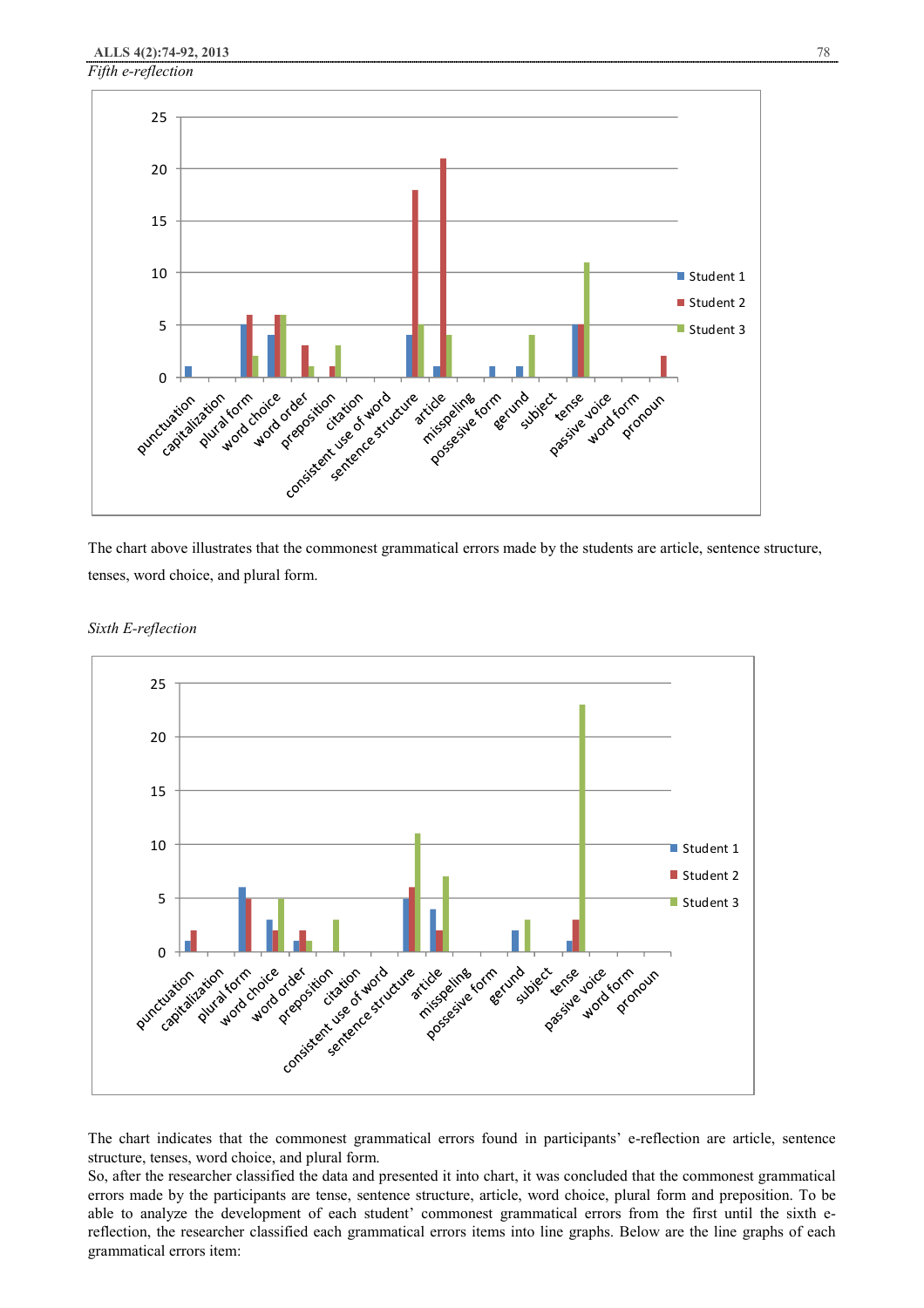

As indicated by the line graph above, it can be seen that the number of mistakes made by student 1 from the first ereflection to the last e-reflection is decreasing, from 11 mistakes to 1 mistake. Moreover, student1's line shows a quite constant descending rate from one e-reflection to others, except in the fourth e-reflection when a sudden increment number of mistakes occur.

In other hand, student 2' line graph illustrates the number of mistakes made by the student 2 does not change from the first e-reflection to the sixth e-reflection (the mistakes are 3 mistakes). Furthermore, student 2' line graph has a quite constant flow, which means student 2 only made mistakes in range 3 until 6 mistakes.

Last, student 3's line graph shows that student 3' mistake in using tense is decreasing, from 34 mistakes to 23 mistakes. In addition, student 3' shows a constant mistakes descending from one e-reflection to others, with exception in the last e-reflection where the mistakes suddenly increase again.



Based on the line graph above, it can be seen that the number of mistakes made by student 1 is increasing, from 2 mistakes to 4 mistakes. It also shows that there is an extreme increment of made mistakes in the second e-reflection. Yet, the number of mistakes slowly decreasing until it only remains 4 mistakes in the last e-reflection.

Meanwhile, student 2' line graph demonstrates that the number of mistakes made by student 2 is descending from 9 mistakes to 6 mistakes. Aside from that, the flow of the line graph is quite dynamic with constant increasing number of mistakes in the fourth and fifth e-reflection.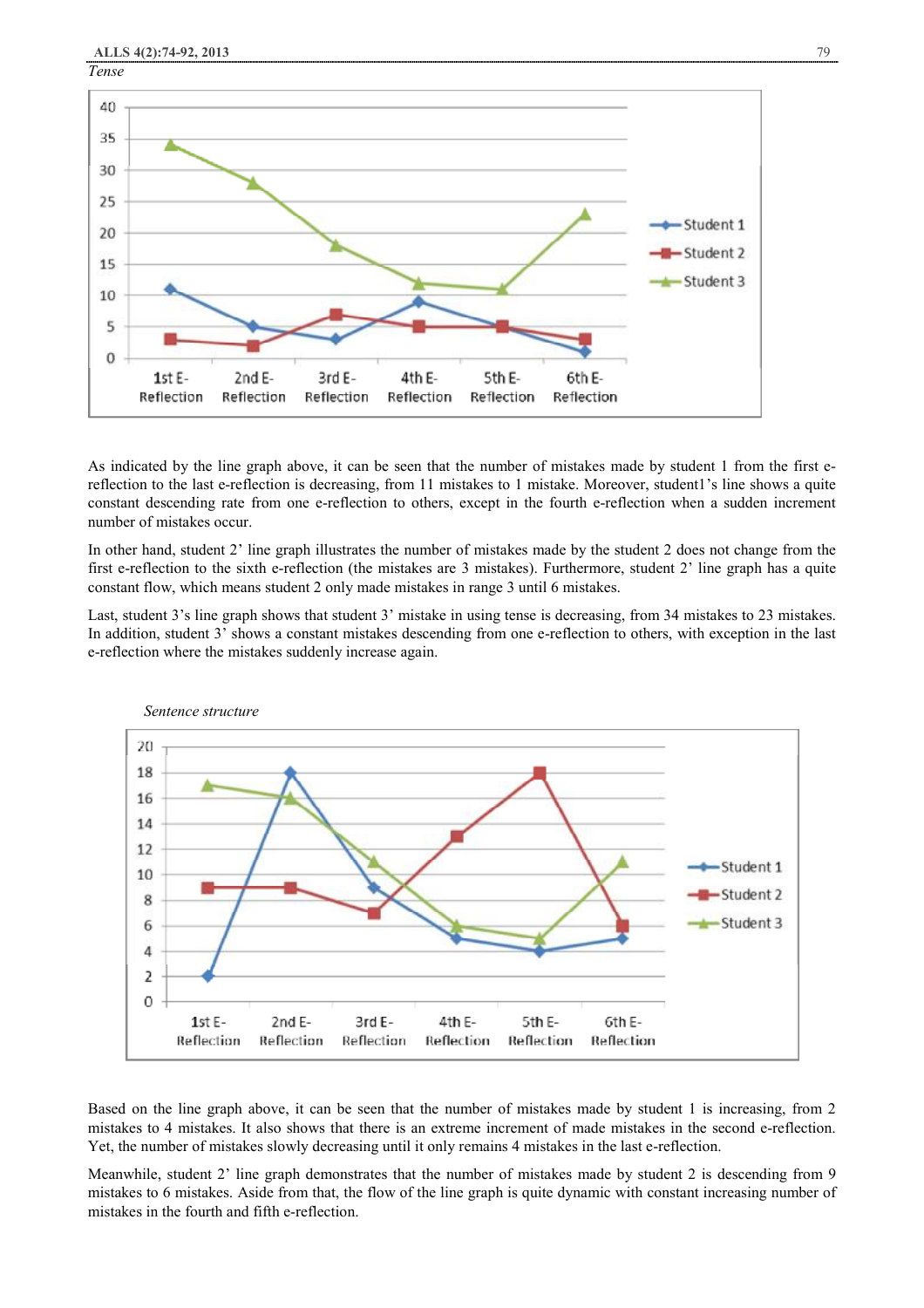Last, student 3's line graph shows that student 3' mistake in using sentence structure is reducing from 17 mistakes to 11 mistakes. Moreover, the line graph's flow shows a constant descending of made mistakes from first e-reflection to fifth e-reflection, with exception in the sixth e-reflection. There are an increment number of made mistakes.

#### *Article*



According to the line graph above it can be seen that student 1's line graph is descending from the first e-reflection (5 mistakes) to the last e-reflection (4 mistakes). However student1's line graph does not show a constant descending from one e-reflection to others. It has dynamic flow. For instance student 1' mistakes increase until 5 mistakes (the total mistake are 10 mistakes) in the second e-reflection and decrease in the third e-reflection, just to ascending again in the fourth e-reflection.

Meanwhile, student 2' line graph represents that the number of mistakes made by the student 2 does not change from the first e-reflection to the sixth e-reflection (the mistakes are 3 mistakes). Beside, the line flows of student 2 also very dynamic.

Last, student 3's line graph shows that student 3' mistake in using article do not reducing. In contrary the total mistakes increase from 5 mistakes to 6 mistakes. Furthermore, student 3' line graph does not show a constant mistakes ascending from one e-reflection to others. The flow dynamically changes.



*Word choice* 

The graphic illustrates the three students' mistakes in all of e-reflections. The student 1's line graph is descending from the first e-reflection (16 mistakes) to the sixth e-reflection (3 mistakes). The good progress of descending mistakes is shown by the student 1's line graph. However, the great ascending also shows in the second e-reflection (31 mistakes).

The student 2's line graph is static line; there is no improvement (2 mistakes only). Yet the process from the first until the end of e-reflection is up and down, but it is not an extreme descending and ascending.

The student 3's line graph shows significant descending. Although, the third e-reflection is ascend until 16 mistakes.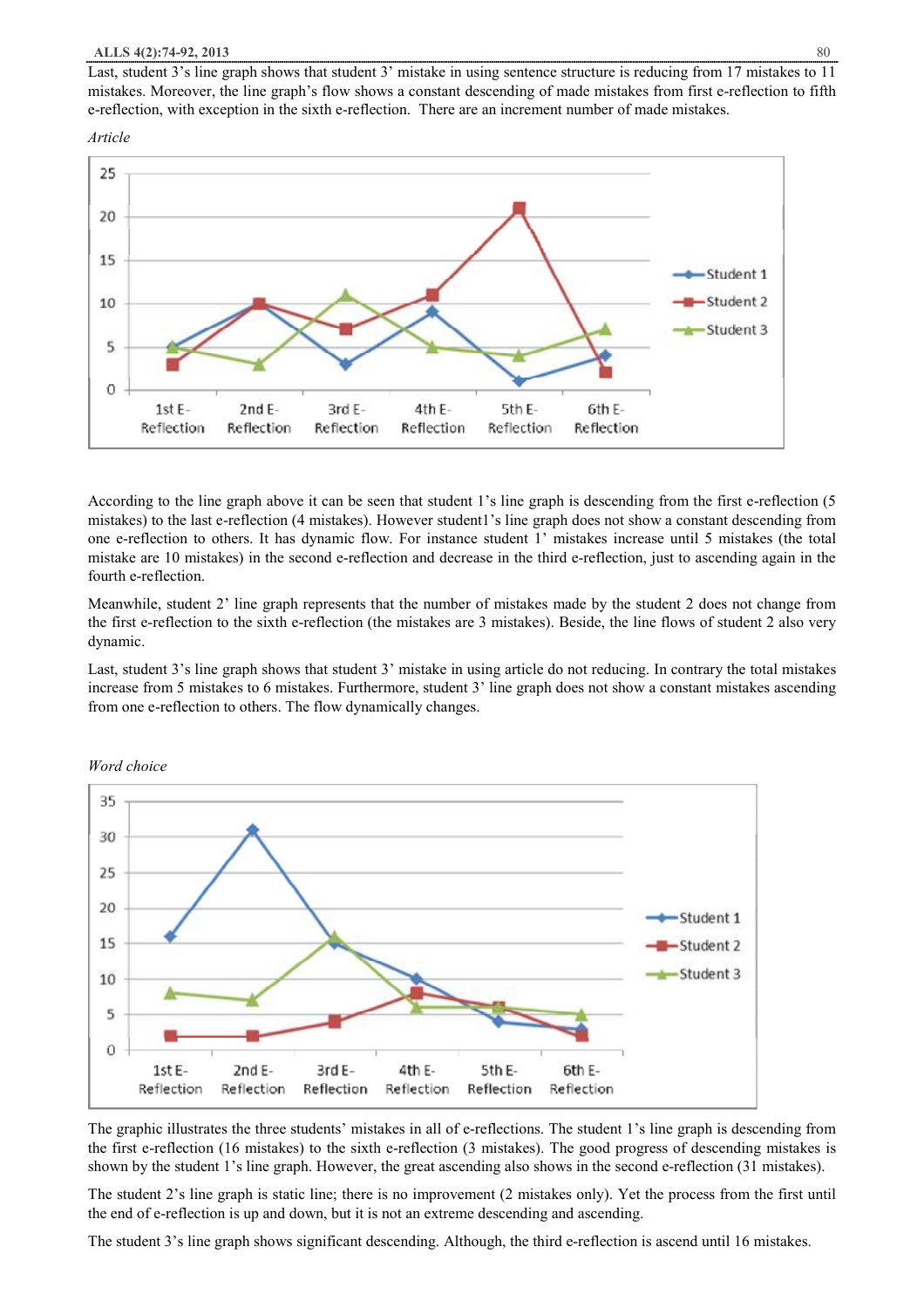

The graphic above indicates that the student 1's line graph shows the significant improvement from the first e-reflection (12 mistakes) to the last e-reflection (6 mistakes), although, it is not descend constantly but the mistakes is around 4 until 6.

The student 2's line graph shows a bit constant graphic because the descending does not go far from the first (6 mistakes) until the last reflection (5 mistakes).

The student 3's line graph is descending from the four mistakes in the first e-reflection to the perfect one (no mistake) in the last e-reflection. In spite of this improvement, the student 3's line shows the extreme line in the third e-reflection (13 mistakes). The other lines show the descending line constantly.



*Preposition* 

According to the line graph above, student 1's line graph is descending from the first reflection (5 mistakes) to the last reflection (no mistake). It shows constant descending. Student 2's line graph is descending also from first e-reflection (2 mistakes) to the last e-reflection (no mistake). Yet in the fourth e-reflection, student 2's line graph is ascending from there is no mistake (third e-reflection) to 4 mistakes (fourth e-reflection). It is followed by the descending line until the last e-reflection.

The next is student 3's line graph; it shows that the line is static means that the mistakes do not improve. There are three mistakes at the first e-reflection and three mistakes also in the last e-reflection. However, the line is dynamic from the first reflection (3 mistakes), the second reflection (4 mistakes), the third reflection (2 mistakes), the fourth reflection (4 mistakes), the fifth and the sixth reflection have the same mistakes (3 mistakes).

#### **6. Discussion**

In this study the researcher investigated about one main question which is questioning the relation between directive feedbacks and students' writing skill. Aside from that, the study examined other four questions. Those are the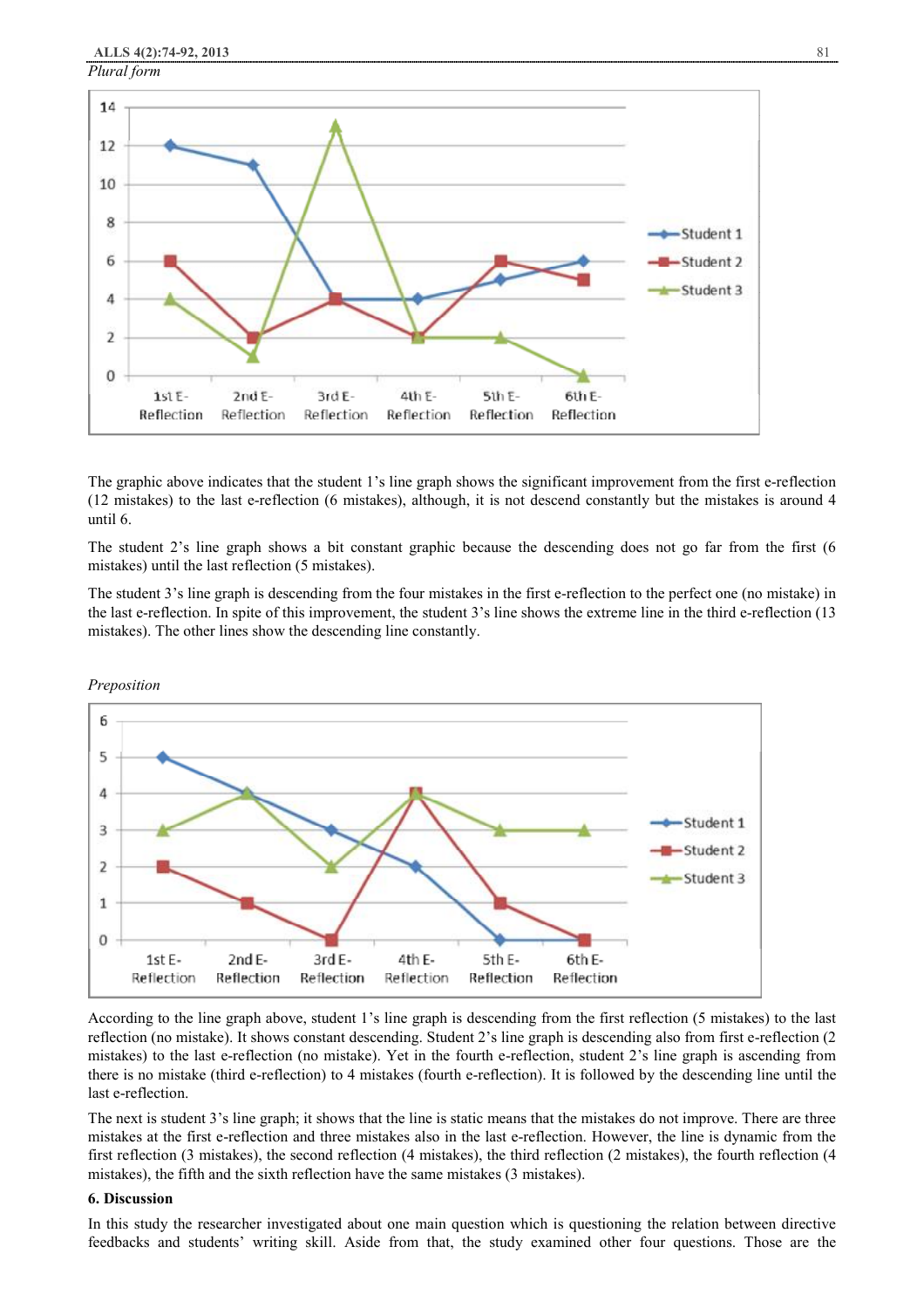commonest grammatical errors made by students, the number of commonest grammatical errors that are no longer made by students, the reason on why students still make the commonest grammatical errors and students' opinion about the possibility of directive feedback improves their writing skill.

According to the collected data, it was found that there are six commonest grammatical errors made by all the participants. Those are word choice, tense, sentence structure, preposition, plural form and article. All of those errors are the typical grammatical errors make by ESL (English as Second Language) and EFL (English as Foreign Language) learners.

Aside from that, the researcher also discovered that the commonest grammatical errors made by students still exist until the end of the course (proven by referring to the sixth e-reflection). Then, figuring out that not all of the commonest grammatical errors number is reducing. Every participant has their own pattern of errors. For instance, in sentence structure's case, student 2 and 3 numbers of errors are descending. Yet, student 1number of errors is ascending.

The graph lines are so dynamic and unpredictable. So, based on the collected data we assume that all participants still made some of commonest grammatical errors until the end of the course and there are no commonest grammatical errors that vanish. This situation might happen because of two important factors. Those are the length of the e-reflection and students' awareness to the directive feedback.

First is the length of the e-reflection, as indicated by the collected data, the longer the e-reflection the more grammatical errors possible to occur. For example, in the student's 2 fifth e-reflection, there is an extreme increment number of article errors because of the length of the e-reflection (longer than the previous e-reflection).The similar case also happen to student 1, the word choice errors is greatly increase in the second e-reflection because of the length of the ereflection itself.

Second is the students' awareness to the directive feedback. The more time students spend to read and learn from the given feedback, the fewer errors students will make. Unfortunately the participants of this study do not read carefully and only skimming the given feedback (based on the interview result, it can be seen in the appendix), so it explains the dynamic and inconsistent graph line' flow of the participants.

#### *6.1 Students' reaction*

Each of participants were interviewed by using unstructured interview and provided some insight into students' reaction to the directive feedback given by the lecturer. A qualitative interview outline was prepared beforehand to support the interview and reduce interview subjectivity. The outline consisted of the following four questions:

- 1. How do you feel about directive feedback given by the lecturer?
- 2. Do you read carefully the directive feedback given by the lecturer?
- 3. What have you learned from the given feedback?
- 4. How do you think directive feedback help you to improve writing skill?

From the first question, two of students feel that directive feedback is good way and help them in checking grammatical error. Besides that, it shows that the lecture cares of the students. However, the rest student thinks that facilitative feedback should be used for PETA course instead of directive feedback. Directive feedback sometimes changes the student' intended meaning.

According to me, feedback which is given from the lecturer is not as what we expected before. The feedback for *PETA course should focus with content. However, the lecturer just focuses with the grammatical error. Then, it is should be stated in the first place.* (Student 1)

Honestly, directive feedback really helps me. The lecturer does not limit us about the content but more focus *with the grammar and structure. So, I am happy* (Student 2)

Good, from that feedback I just realized that lecturer cares with us. However, the weakness is lack of monitor *from lecturer to remind students whether they will repeat the same mistake from the previous reflection.*  (Student 3)

For the second question about whether students read carefully the directive feedback given by the lecturer. The result shows that all students read the given feedback. One of them just skimmed the feedback given and not really detail in reading it.

I read it in order I know the error one. Because of short reflection so it makes me easier to identify the *feedback from lecturer.* (Student 1)

*I do not read detail but just skimming and focusing with the mistakes.* (Student 2)

I read all the feedback and it makes me realize some error parts that should be improved. I learn from that *feedback however sometimes many feedbacks also discouraged me to read it.* (Student 3)

The third question asked about what students have learned from directive feedback. Two of students notice some grammatical mistakes they made from reading the given feedback. They think that learning grammatical errors not only from given feedback but also from others. However, given feedback also helps them in learning those errors. The male student learns 50% of the feedback.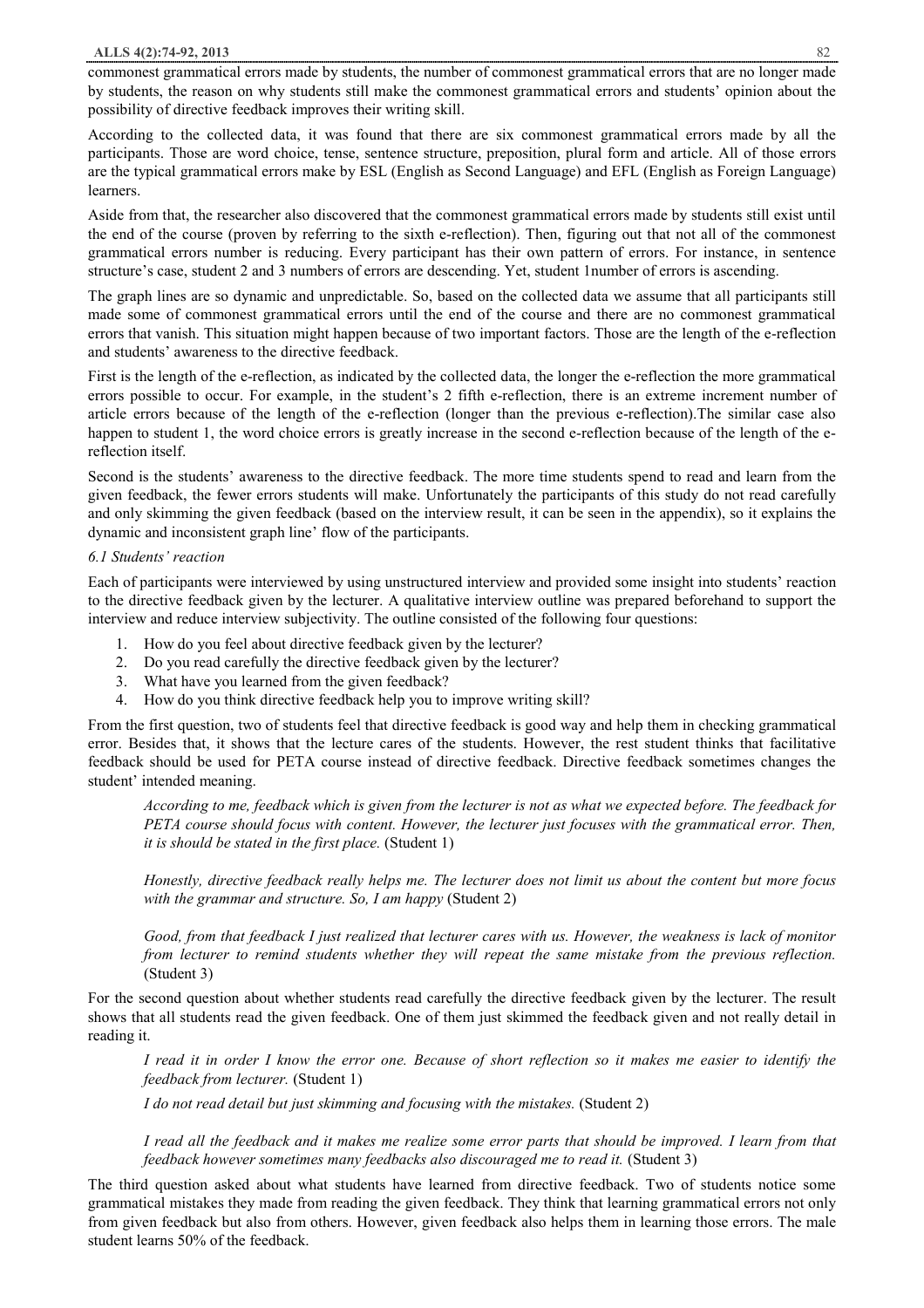First is structure. Sometimes, I am confused to put the right verb, use the right tenses and how to make *effective sentences.* (Student 1)

That's what makes me dilemma. Actually for grammar I learn from many sources not only from this feedback *but it still helps me for sure.* (Student 2)

*I learn and 50 percent I apply it.* (Student 3)

The last question shows that directive feedback is useful for improving grammatical competence. They recommend PETA course to define the objective of assessment from the first time. Directive feedback gives portion in helping them for improving writing skill.

Actually, if the assessment of reflection also focuses in grammar, we will consider it, the criteria of feedback *should be stated clearly whether focus on grammar or more in content.* (Student 1)

Yes, it could. I think my writing skill can improve not only from her feedback but also from other learning. (Student 2)

It helps me in improving my writing. Yet, I also learn how to improve it by practicing and learning form others. (Student 3)

#### **7. Conclusion**

In summary, the researcher concluded that directive feedbacks can improve students' writing skill with one condition. That is students should be aware of the feedbacks given by the lecturer and learn it. This conclusion opened possibility for further research to find the level of effectiveness of directive feedback in improving students' writing skill and the level of students' writing skill improvement.

Last, this study has limitation in the participant number so the result cannot explain the whole phenomena that happen in real world context. Aside from that due to the limited time of conducting the research, the researcher cannot explore the case more deeply and discuss the finding in greater details.

#### **References**

Boramy, S. (2010). *Using directive and facilitative feedback to improve student writing: A case study of a higher education setting in Cambodia*. Cambodia: Language Education in Asia

Calvo, A. R., & Ellis, A. R.(2010). *Students' conceptions of tutor and automated feedback in professional writing.* The University of Sydney. Retrieved fromhttp://www.jee.org/2010/october/11.pdf, January 26, 2013

Ellis, R. (2009). A typology of written corrective feedback types'. *ELT Journal,* 63: 97-107.

Herrero, A.H. (2007). Journals: A Tool to Improve Student's writing Skills. Retrieved from http://revista.inie.ucr.ac.cr/uploads/tx\_magazine/journals.pdf, January 18, 2013

Owens, Janeane. Feedback in second language writing: Teacher and student attitudes and preference. Retrieved from http://www.academia.edu/1885384/FEEDBACK\_IN\_SECOND\_LANGUAGE\_WRITING\_TEACHER\_AND\_STUDE NT\_ATTITUDES\_AND\_PREFERENCES, January 20, 2013

Shute, J.V. (2007). *Focus on formative feedback*.. ETS, Princeton, NJ. Retrieved from http://www.ets.org/Media/Research/pdf/RR-07-11.pdf, January 18, 2013.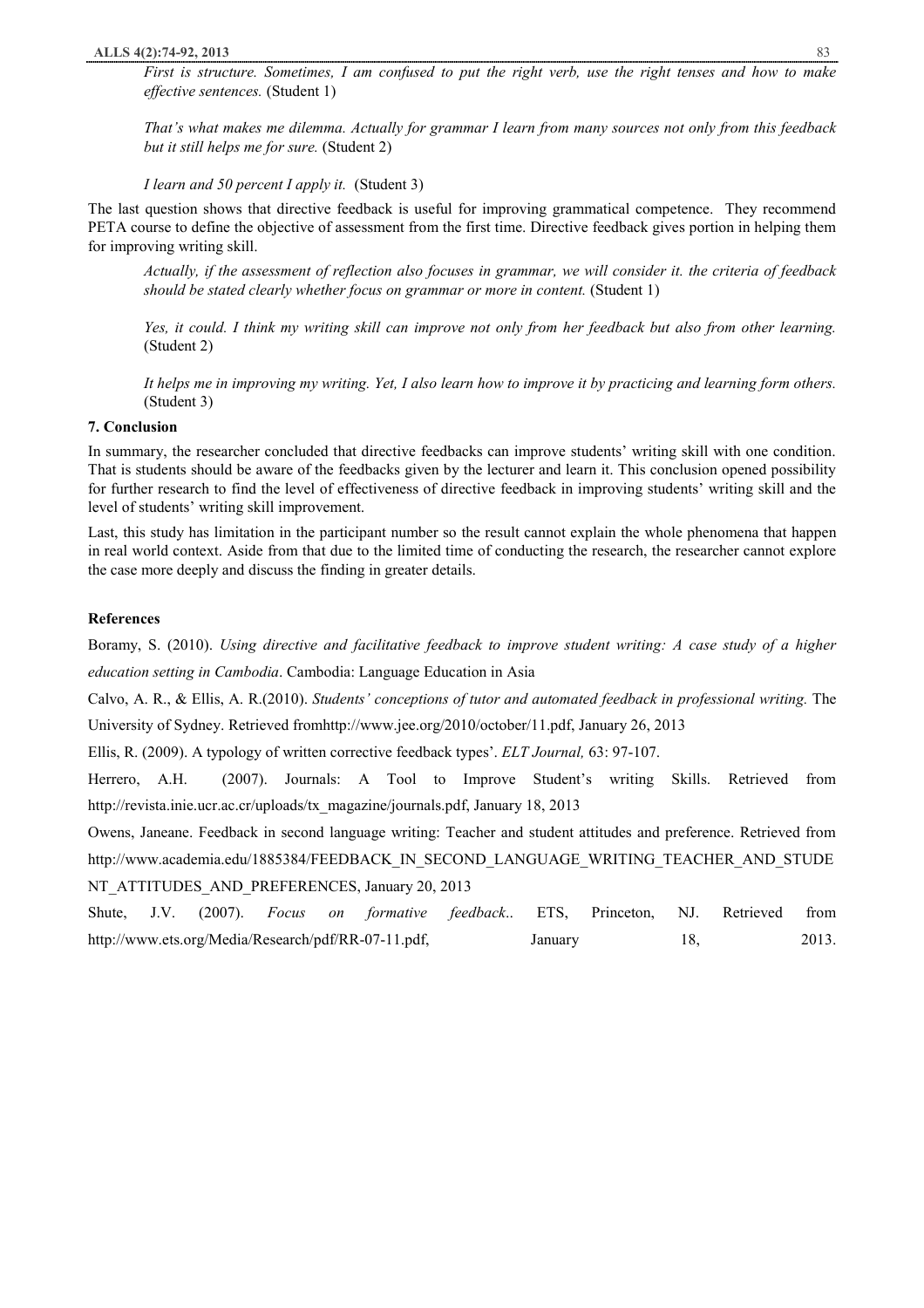| <b>Categories of the</b> |                                                       |                                                              |
|--------------------------|-------------------------------------------------------|--------------------------------------------------------------|
| <b>Grammatical</b>       |                                                       |                                                              |
| <b>Mistake</b>           | <b>The Mistakes Made</b>                              | <b>Revision</b>                                              |
| Punctuation              | all of the groups combined two or three methods to    | all of the groups combined two or three methods to           |
|                          | deliver the materials for example direct method and   | deliver the materials, for example direct method and lecture |
|                          | lecture discussion                                    | discussion                                                   |
| Capitalization           | we are supposed to make our students learn            | we are supposed to make our students learn throughout        |
|                          | throughout the levels as recommended by bloom's       | the levels as recommended by Bloom's taxonomy                |
|                          | taxonomy                                              |                                                              |
| Plural form              | In the $21st$ century, teacher has many things to do  | In the $21st$ century, teachers have many things to do       |
| Word choice              | . Teachers now have big duty to be effective teachers | . Teachers now have big responsibilities to be effective     |
|                          |                                                       | teachers                                                     |
| Word order               | For this session, I have learned about micro teaching | I have learned about micro teaching from this session        |
| Preposition              | today I have learnt that many teachers at the past    | today I have learnt that many teachers in the past           |
| Citation                 | According to Chris Kyriacou (2007, Effective          | According to Chris Kyriacou (2007) there are three           |
|                          | Teaching in Schools) there are three interrelated     | interrelated perspectives of an effective teaching           |
|                          | perspectives of an effective teaching                 |                                                              |
| Consistent use of word   | which are from the points of view of teachers, pupil  | which are from the points of view of teachers, students      |
|                          | and activities                                        | and activities                                               |
| Sentence structure       | At the fourth meeting I was taught about models of    | At the fourth meeting I was taught about four models of      |
|                          | teaching that divided into four items                 | teaching                                                     |
| Article                  | Therefore we need the guidance called "lesson plan",  | Therefore we need a guidance called "lesson plan",           |
| Misspelling              | $\ldots$ (and I though so).                           | (and I thought so).                                          |
| Possessive form          | students got bored and did not get the points of the  | students got bored and did not get the points of the         |
|                          | teachers explanation.                                 | teachers' explanation.                                       |
| Gerund                   | As we know that now teaching is taught by used a lot  | As we know that now teaching is taught by using a lot of     |
|                          | of methods                                            | methods                                                      |
| Subject                  | we prepare to be effective teachers. It means that    | we prepare ourselves to be effective teachers. It means      |
|                          | teacher candidates                                    | that teacher candidates                                      |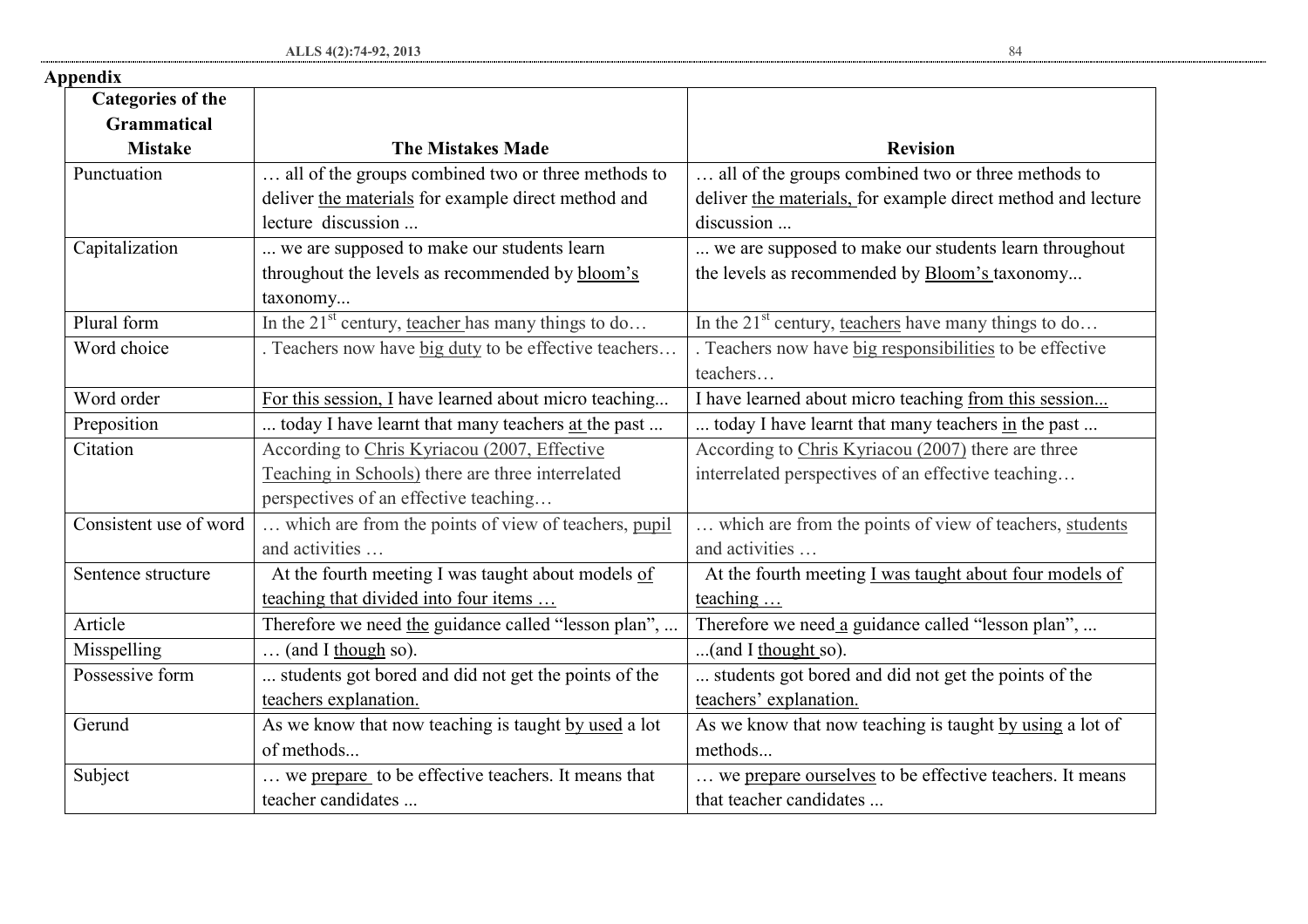**ALLS 4(2):74-92, 2013** 85 Tense At this session we are discussing about ... At this session we discussed about ... Passive voice It is more concern … Word form We can not apply only one model of instructions. We cannot apply only one model of instructions. Pronoun ... deliver materials to the students in order to make students understand easily. … deliver materials to the students in order to make them understand easily.

| <b>Categories of the</b>   | <b>Student 1</b>   |                                  |                          |                          |                                            |                    |  |
|----------------------------|--------------------|----------------------------------|--------------------------|--------------------------|--------------------------------------------|--------------------|--|
| <b>Grammatical Mistake</b> | $1st$ E-reflection | $\overline{2}^{nd}$ E-reflection | $3rd$ E-reflection       | $4^{th}$<br>E-reflection | $\overline{5}$ <sup>th</sup> E- reflection | $6th$ E-reflection |  |
| Punctuation                | $6$ (six)          | 3 (three)                        | $1$ (one)                | $4$ (four)               | $1$ (one)                                  | (one)              |  |
| Capitalization             | $\blacksquare$     | $1$ (one)                        | $\overline{\phantom{0}}$ |                          |                                            |                    |  |
| Plural form                | 12 (twelve)        | 11 (eleven)                      | $4$ (four)               | $4$ (four)               | 5(five)                                    | $6$ (six)          |  |
| Word choice                | 16 (sixteen)       | 31 (thirty one)                  | 15 (fifteen)             | $10$ (ten)               | $4$ (four)                                 | $3$ (three)        |  |
| Word order                 | $7$ (seven)        | $2$ (two)                        | $1$ (one)                | $1$ (one)                |                                            | $1$ (one)          |  |
| Preposition                | $5$ (five)         | $4$ (four)                       | $3$ (three)              | $2$ (two)                |                                            | $\blacksquare$     |  |
| Citation                   | (one)              | $1$ (one)                        |                          |                          |                                            | ۰                  |  |
| Consistent use of word     | (one)              |                                  |                          |                          |                                            |                    |  |
| Sentence structure         | $2$ (two)          | 18 (eighteen)                    | $9$ (nine)               | 5(five)                  | $4$ (four)                                 | $5$ (five)         |  |
| Article                    | $5$ (five)         | $10$ (ten)                       | $3$ (three)              | $9$ (nine)               | $1$ (one)                                  | $4$ (four)         |  |
| Misspelling                | (one)              |                                  |                          |                          |                                            |                    |  |
| Possessive form            |                    | $1$ (one)                        |                          |                          | $1$ (one)                                  |                    |  |
| Gerund                     |                    | $1$ (one)                        |                          | $1$ (one)                | $1$ (one)                                  | $2$ (two)          |  |
| Subject                    | $4$ (four)         | 3 (three)                        | $3$ (three)              | $\blacksquare$           | $\blacksquare$                             |                    |  |
| Tense                      | $11$ (ten)         | 5(five)                          | 3 (three)                | 9 (nine)                 | 5(five)                                    | (one)              |  |
| Passive voice              | $\blacksquare$     | $\blacksquare$                   | $\overline{\phantom{a}}$ |                          |                                            | ۰                  |  |
| Word form                  |                    |                                  |                          |                          |                                            |                    |  |
| Pronoun                    |                    |                                  |                          |                          |                                            |                    |  |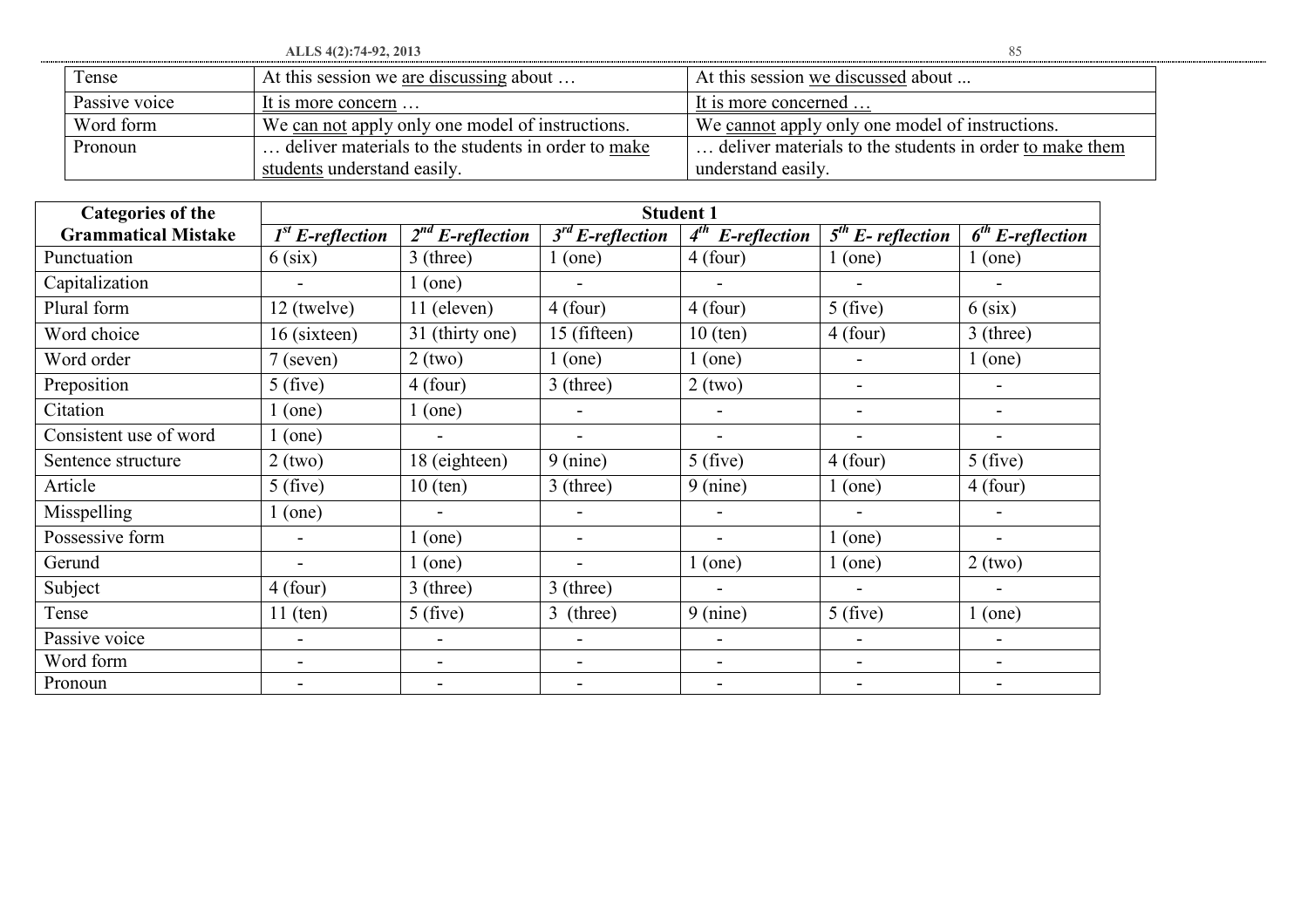| I<br>v<br>I<br>w<br>٧ | ٦<br>w<br>٦ |
|-----------------------|-------------|

| ALLS 4(2):74-92, 2013      |                          |                       |                          |                       |                     | 86                       |
|----------------------------|--------------------------|-----------------------|--------------------------|-----------------------|---------------------|--------------------------|
| <b>Categories of the</b>   | <b>Student 2</b>         |                       |                          |                       |                     |                          |
| <b>Grammatical Mistake</b> | $1st$ E-reflection       | $2^{nd}$ E-reflection | $3rd$ E-reflection       | $4^{th}$ E-reflection | $5th$ E- reflection | $6th$ E-reflection       |
| Punctuation                |                          |                       |                          | $1$ (one)             |                     | $2$ (two)                |
| Capitalization             |                          |                       | $1$ (one)                |                       |                     |                          |
| Plural form                | $6$ (six)                | $2$ (two)             | $4$ (four)               | $2$ (two)             | $6$ (six)           | $5$ (five)               |
| Word choice                | $2$ (two)                | $2$ (two)             | $4$ (four)               | $8$ (eight)           | $6$ (six)           | $2$ (two)                |
| Word order                 | (one)                    | $2$ (two)             | $\blacksquare$           | 3 (three)             | 3 (three)           | $2$ (two)                |
| Preposition                | $2$ (two)                | $1$ (one)             | $\overline{\phantom{0}}$ | $4$ (four)            | $1$ (three)         | $\blacksquare$           |
| Citation                   |                          |                       | $\blacksquare$           |                       |                     |                          |
| Consistent use of word     | $\blacksquare$           |                       | $\blacksquare$           |                       |                     |                          |
| Sentence structure         | $9 \text{ (nine)}$       | $9 \text{ (nine)}$    | 7 (seven)                | 13 (thirteen)         | 18 (eighteen)       | $6$ (six)                |
| Article                    | $3$ (three)              | $10$ (ten)            | $7$ (seven)              | 11 (eleven)           | 21 (twenty one)     | $2$ (two)                |
| Misspelling                | $\blacksquare$           |                       | $1$ (one)                |                       |                     |                          |
| Possessive form            | $\overline{\phantom{a}}$ |                       | $\overline{\phantom{0}}$ | (one)                 |                     | $\overline{\phantom{a}}$ |
| Gerund                     | $\overline{\phantom{a}}$ |                       | $\overline{\phantom{0}}$ |                       |                     | $\blacksquare$           |
| Subject                    |                          |                       |                          |                       |                     |                          |
| Tenses                     | 3 (three)                | $2$ (two)             | $7$ (seven)              | 5(five)               | 5(five)             | $3$ (three)              |
| Passive voice              |                          |                       |                          | $\lfloor$ (one)       |                     |                          |
| Word form                  | (one)                    | $3$ (three)           | $\overline{\phantom{a}}$ | (one)                 |                     | $\overline{\phantom{0}}$ |
| Pronoun                    |                          |                       | $\overline{\phantom{a}}$ |                       | $2$ (two)           |                          |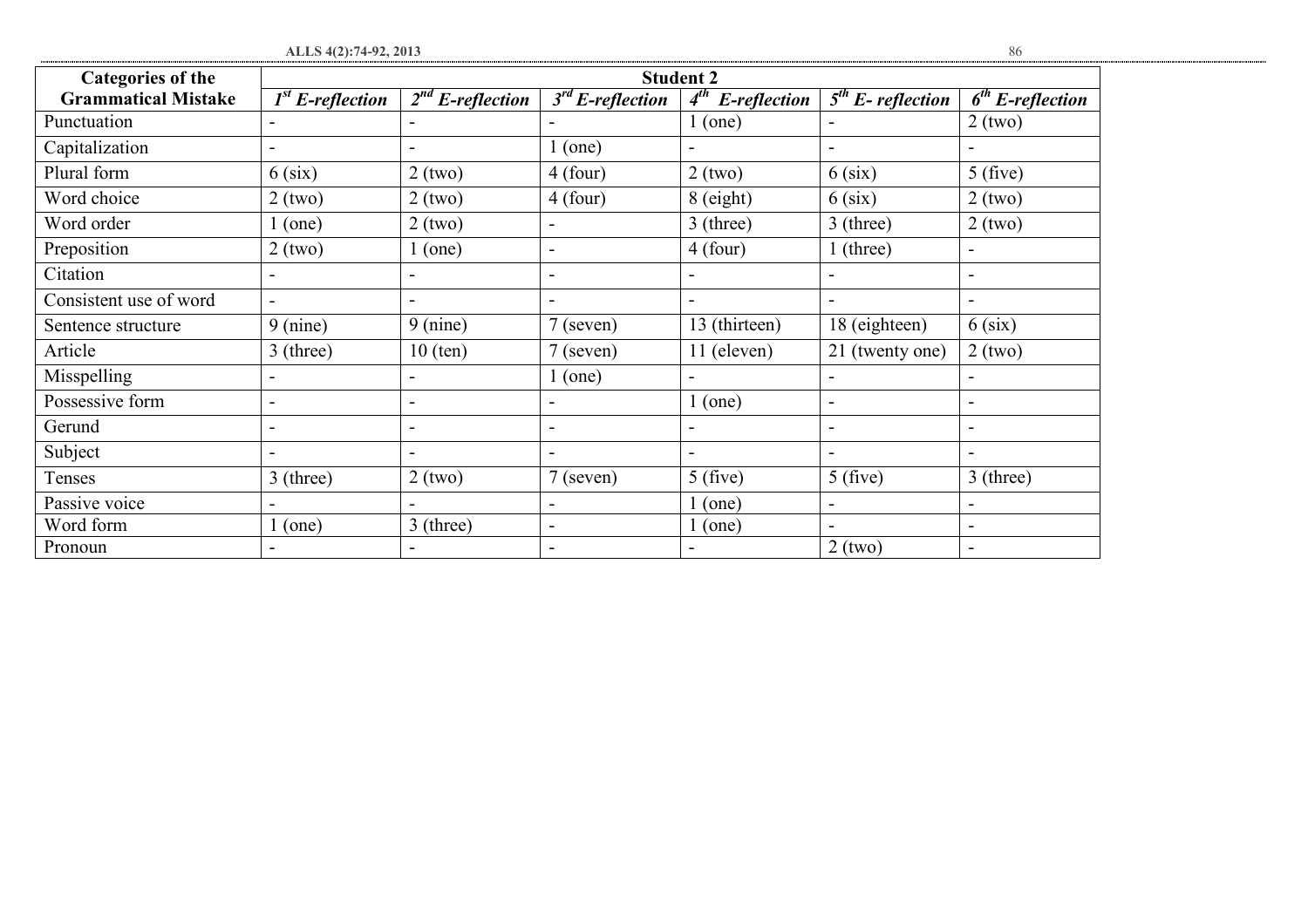| <b>Categories of the</b>   | <b>Student 3</b>   |                       |                          |                          |                     |                      |  |  |
|----------------------------|--------------------|-----------------------|--------------------------|--------------------------|---------------------|----------------------|--|--|
| <b>Grammatical Mistake</b> | $1st$ E-reflection | $2^{nd}$ E-reflection | $3rd$ E-reflection       | $4^{th}$<br>E-reflection | $5th$ E- reflection | $6th$ E-reflection   |  |  |
| Punctuation                | $2$ (two)          |                       |                          |                          |                     |                      |  |  |
| Capitalization             |                    | -                     | $\overline{\phantom{a}}$ |                          |                     |                      |  |  |
| Plural form                | $4$ (four)         | (one)                 | 13 (thirteen)            | $2$ (two)                | $2$ (two)           |                      |  |  |
| Word choice                | 8 (eight)          | $7$ (seven)           | 16 (sixteen)             | $6$ (six)                | $6$ (six)           | 5(five)              |  |  |
| Word order                 | $3$ (three)        | $2$ (two)             | $3$ (three)              | (one)                    | $1$ (one)           | $1$ (one)            |  |  |
| Preposition                | $3$ (three)        | $4$ (four)            | $2$ (two)                | $4$ (four)               | $3$ (three)         | $3$ (three)          |  |  |
| Citation                   |                    |                       |                          |                          |                     |                      |  |  |
| Consistent use of word     |                    |                       |                          |                          |                     |                      |  |  |
| Sentence structure         | 17 (seventeen)     | 16 (sixteen)          | 11 (eleven)              | 6 (six)                  | $5$ (five)          | 11 (eleven)          |  |  |
| Article                    | 5(five)            | $3$ (three)           | 11 (eleven)              | 5(five)                  | $4$ (four)          | $7$ (seven)          |  |  |
| Misspelling                | $1$ (one)          |                       |                          |                          |                     |                      |  |  |
| Possessive form            |                    | -                     | $\overline{\phantom{a}}$ |                          |                     |                      |  |  |
| Gerund                     | $2$ (two)          | $2$ (two)             | $2$ (two)                | $4$ (four)               | $4$ (four)          | $3$ (three)          |  |  |
| Subject                    |                    |                       | $3$ (three)              |                          |                     |                      |  |  |
| Tense                      | 34 (thirty four)   | 28 (twenty<br>eight)  | 18 (eighteen)            | 12 (twelve)              | 11 (eleven)         | 23 (twenty<br>three) |  |  |
| Passive voice              | -                  |                       | $\blacksquare$           | $\qquad \qquad$          | $\overline{a}$      |                      |  |  |
| Word form                  |                    |                       | $\blacksquare$           | $\overline{\phantom{a}}$ | $\overline{a}$      |                      |  |  |
| Pronoun                    |                    |                       |                          |                          |                     |                      |  |  |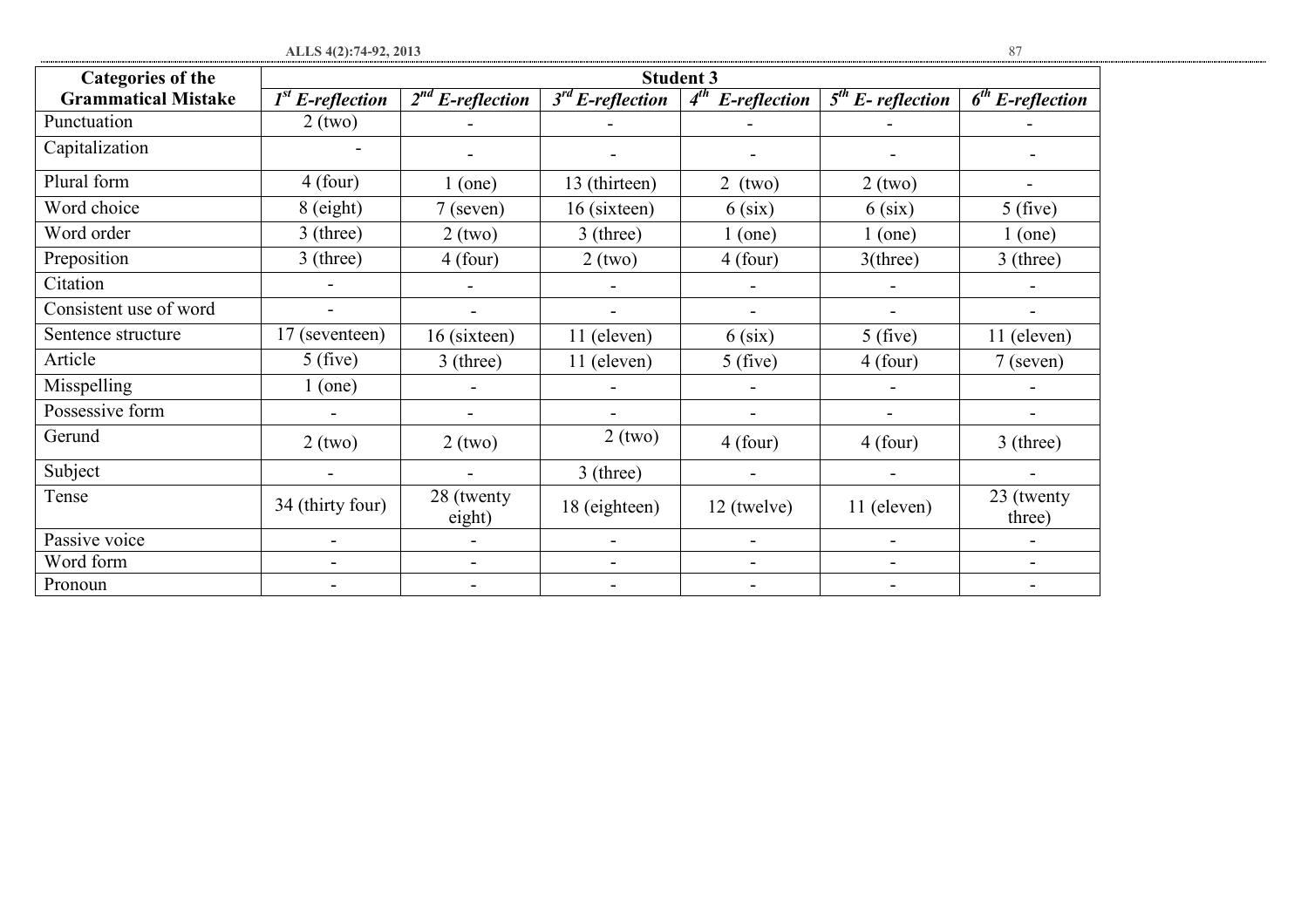### **Transcript Interview**

### **Student 1**

- Q : How do you feel about directive feedback from PETA course?
- A: Kalo menurut aku sih *feedback* itu tidak sesuai dengan apa yang diharapkan, PETA kan harusnya konten sedangkan si dosen itu kan *feedback*-nya grammar. Buat aku kalau dari awal dikatakan yang akan dinilai itu *grammar* dia harus bilang dari awal biar ngak ada *misunderstanding* daripada… dan kadang- kadang yang dilakukan dia itu adalah mengubah konten yang mau disampaikan oleh si *student*. jadinya… karena kan *tense* ada berbagai macem yah. Jadi kita juga seandainya mungkin si student bilang A tapi karena dirubah jadinya bilang jadi B.
	- *Translate:*

According to me, feedback which is given from the lecturer is not as what we expected before. The feedback for PETA course should focus with content. However, the lecturer just focuses with the grammatical error. Then, it is should be stated in the first place.

### *Coding:*

Facilitative feedback should be used for PETA course instead of directive feedback.

Directive feedback sometimes changes the student' intended meaning.

- Q : Did you read carefully the directive feedback given by the lecturer?
- A: Aku baca… aku baca. Biar aku tahu dan aku nulisnya ngak terlalu banyak ehm… ngak banyak bangetlah tetep ada beberapa cuma aku jadi lebih kelihatan, karenakan ada garis- garis merahnya.

### *Translate:*

I read it in order I know the error one. Due to short reflection so it makes me easier to identify the feedback from lecturer

### *Coding:*

Respondent read the given feedback.

Q : Did you learn from the given feedback?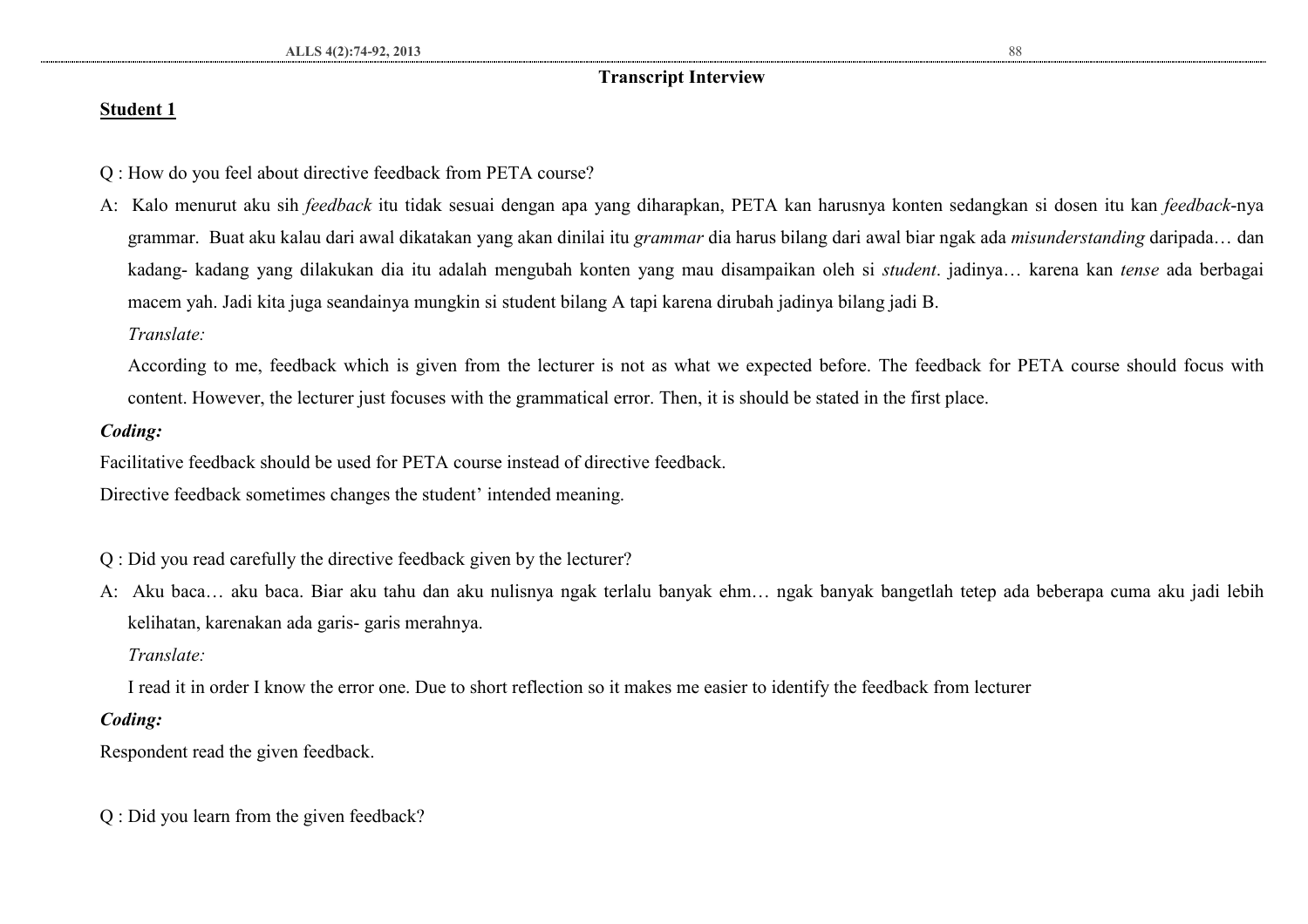A: Satu *structure* yah? Penempatan kata. Kadang- kadang aku suka kebalik- balik gitu antara *verb*- nya sebelah mana. Terus ada penggunaan *tenses* gitu yang kadang- kadang harus dibenerin, sama membuat kalimat menjadi lebih efektif. *Translate:* 

First is structure. Sometimes, I am confused to put the right verb, use the right tenses and how to make effective sentences.

### *Coding:*

Respondent notice some grammatical mistakes she made from reading the given feedback.

Q : How do you think directive feedback help you improve your writing skills?

A: Sebenernya kalo dari awal emang dibilang fokusnya ke *grammar* itu sih sangat membantu. Tapi kalau dari awal tujuan dia itu bukan buat *grammar* yaah jadi harusnya biar *student* itu tahu yang mana sih yang mau dikasih *feedback*. Maksudnya kayak ada satu mata kuliah dengan dosen tertentu dia bilang dia tidak melihat *grammar* tapi melihat konten jadi ketika melihat *feedback* kita tahu oh… ini masalah konten. Kalau masalah *grammar* dia akan bilang lagi diluar sebagai *feedback oral* bukan *written* yaa.ah..

### *Translate:*

Actually, if the assessment of reflection also focuses in grammar, we will consider it. the criteria of feedback should be stated clearly whether focus on grammar or more in content.

### *Coding:*

Respondent says that directive feedback is useful for improving grammatical competence. Respondent wants PETA course to define the objective of assessment from the first time.

### **Student 2:**

- Q: How do you feel about directive feedback from PETA course?
- A: Jujur, directive feedback sangat membantu sekali. Miss Ine gak terlalu membatasi mahasiswa buat kamu harus kontennya seperti ini seperti ini, gak ngejudge seperti itu, tapi lebih ke *grammar-*nya and *structure-*nya. Jadi ngebantu sih. Seneng. *Translate:*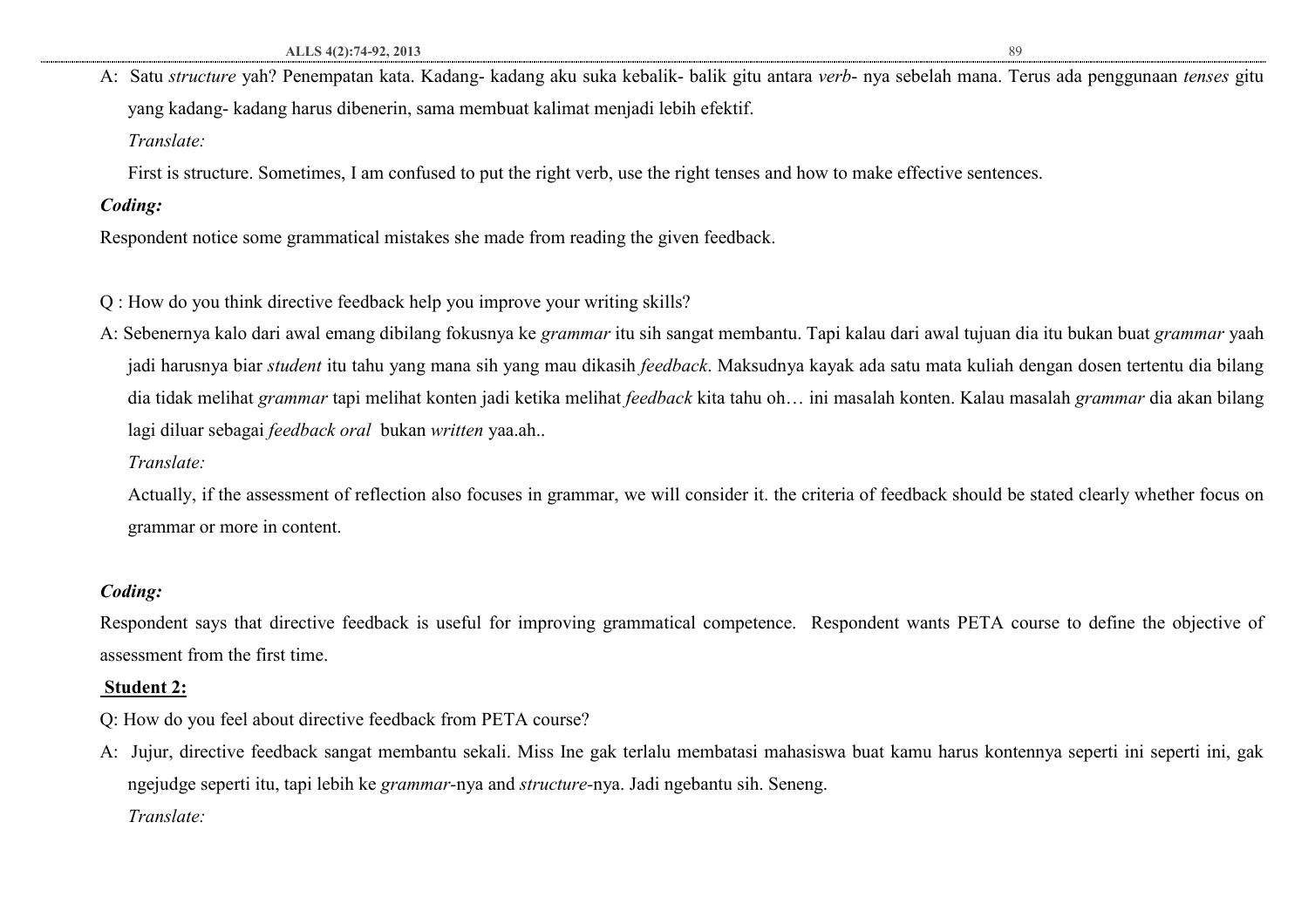Honestly, directive feedback really helps me. The lecturer does not limit us about the content but more focus with the grammar and structure. So, I am

happy

### *Coding:*

She feels that directive feedback helps her as grammatically.

- Q : Did you read carefully the directive feedback given by the lecturer?
- A: Klo membaca secara detail sih enggak, tapi skimming, gak secara detail dibaca. Yang salah ini, harus gini. Dibaca tapi gak *most of them* yang *direct*nya yang salah ini, harus gini. Maksudnya gak secara detail dibaca sih.

*Translate:* 

I do not read detail but just skimming and focus with the mistakes

### *Coding :*

She just skimmed the feedback given and not really detail in reading it.

- Q : Did you learn from the given feedback?
- A: Itu yg kadang buat dilemma maksudnya gini, kita kan *learning* dari miss Ine, dan juga gak *learning* dari *feedback* Miss Ine doang, kadang-kadang kita learning dari yang lain. Mungkin kita kadang masih ngulangin kesalahan. Tapi kadang juga enggak diulangin lagi soalnya udah realized yang salah ini yang salah ini.

Tapi entah dari feedbacknya miss Ine atau bukan aku gak nggeh. Yang penting tapi ngebantu banget.

*Translate:* 

That's what makes me dilemma. Actually for grammar I learn from many sources not only from this feedback but it still helps me for sure

### *Coding:*

She thinks that learning grammatical errors not only from given feedback but also from others. However, given feedback also helps her in learning those errors.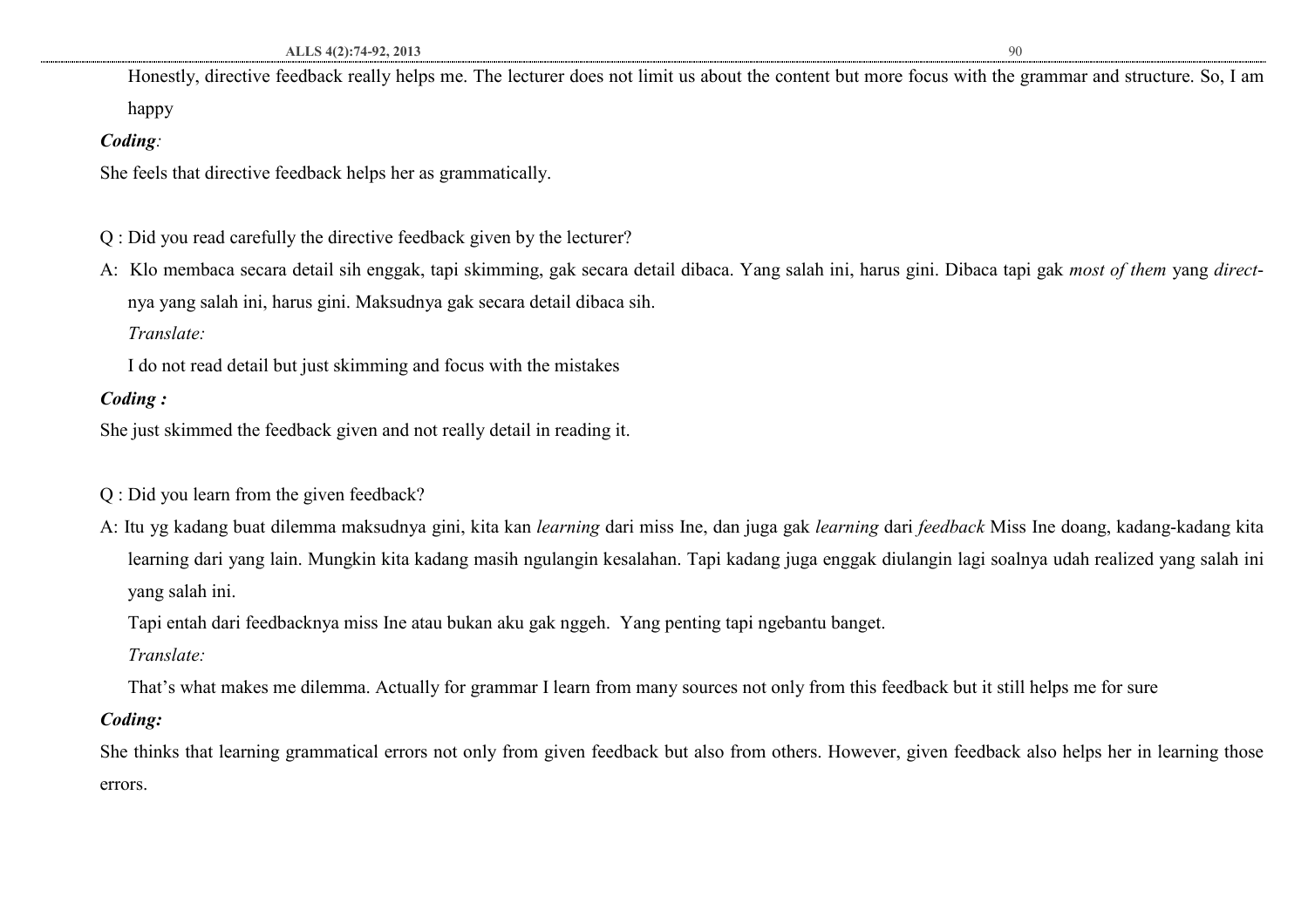- Q : How do you think directive feedback help you improve your writing skills?
- A : Bisa sih, *refer* ke pertanyaan yang sebelumnya. Ada beberapa pembelajaran dan salah satunya pembelajaran itu dari *feedback*nya Miss Ine. Gak tau dari *feedback*-nya miss Ine aku harus gini atau ini. Ngulangin beberapa kesalahan tapi kan directive feedbacknya Miss Ine salah satu dari pembelajaran, masalahnya itu dari entah dari feedbacknya Miss Ine atau enggak.

*Translate:* 

Yes, it could. I think my writing skill can improve not only from her feedback but also from other learning

### *Coding:*

Directive feedback gives portion in helping her for improving writing.

### **Student 3:**

- Q: How do you feel about directive feedback from PETA course?
- A: Bagus, dari itu aku sebagai mahasiswa sadar kalau dosen tersebut care sama kita. Tapi ada yang kurang dari feedback tersebut yaitu tidak adanya pengawasan dan beliau juga tidak memberi peringatan apabila ada mahasiswa yang mengulang kesalahan yang sama dalam refleksi selanjutnya. *Translate:*

Good, from that feedback I just realized that lecturer cares with us. However, the weakness is lack of monitor from lecturer to remind students whether they will repeat the same mistake from the previous reflection.

*Coding:* directive feedback is good and it shows that the lecture care of the students.

- Q: Did you read carefully the directive feedback given by the lecturer?
- A: Kalau dibaca sih semua dibaca tapi sometimes dengan sepenuhnya dan aku sadar ternyata refleksi itu dari jadi saya tidak harus tulis "as you know,etc". jadi aku belajar tapi kadang setiap tugas itu dan refleksi banyak banget dan setiap refleksi di komentari jadi ada kecenderungan untuk malas membaca feedback tersebut. Aku juga tidak terlalu memperhatikan kesalahan grammarnya, aku lebih memperhatikan tata kalimatnya tahu dan aku juga sadar "ohh itu salah, seharusnya seperti ini"
	- *Translate:*